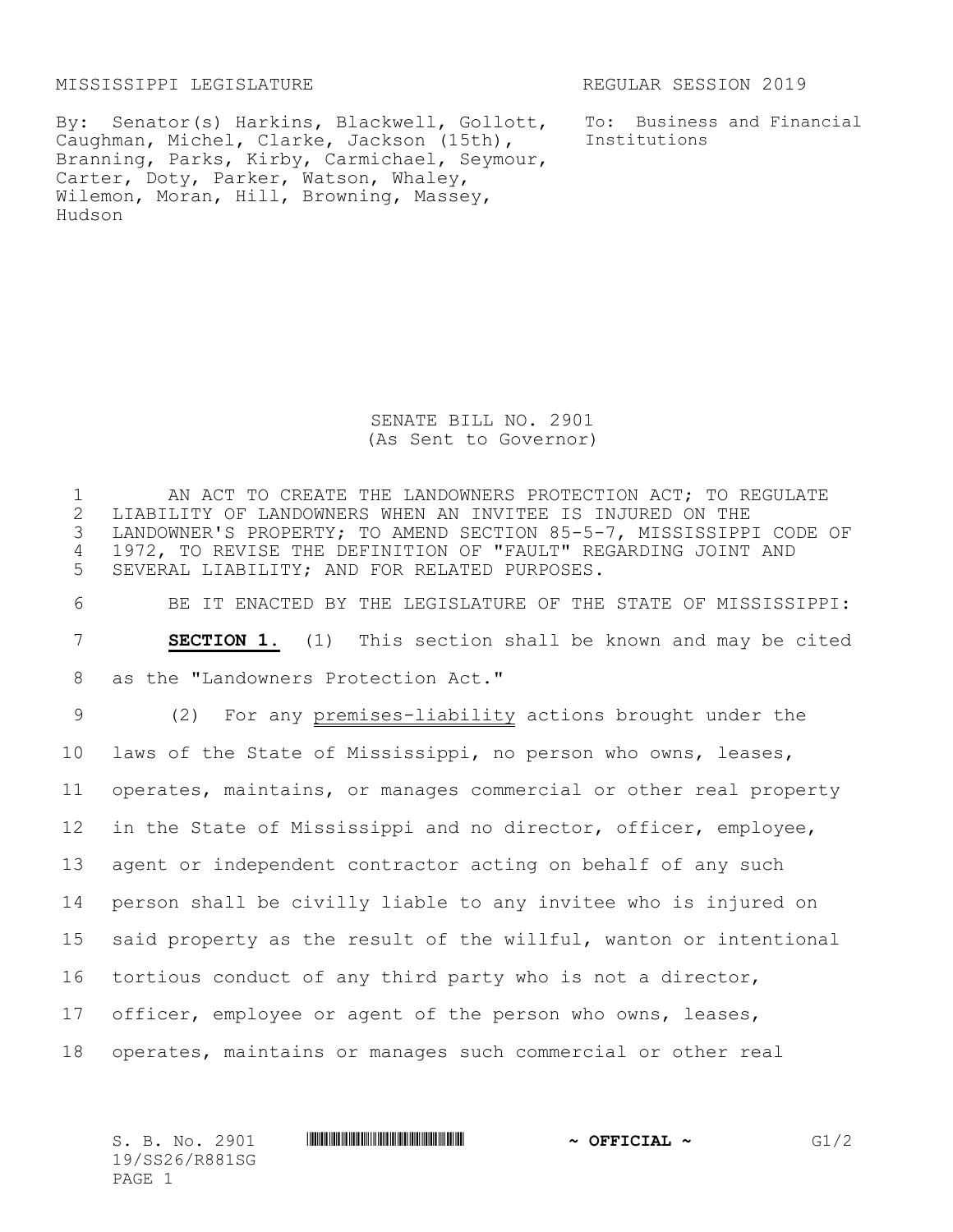property unless the injured party can prove by a preponderance of the evidence that:

 (a) The conduct of said third party occurred on the property;

 (b) The conduct of the person who owns, leases, operates, maintains or manages the property actively and affirmatively, with a degree of conscious decision-making, impelled the conduct of said third party; and

 (c) The third party's conduct proximately caused the economic and noneconomic damages suffered by the injured party.

 (3) For any civil actions brought under the laws of the State of Mississippi for the purpose of alleging liability for the injury of an invitee as described in subsection (2) of this section, an atmosphere of violence shall only be established by similar violent conduct:

 (a) Which occurred three (3) or more times within three (3) years before the third party act at issue;

 (b) Which took place only on the commercial or other real property where the acts of the third party occurred; and (c) Which are based upon three (3) or more separate events or incidents that resulted in three (3) or more arraignments of an individual for a felony involving an act of violence.

 (4) For any civil actions brought under the laws of the State of Mississippi for the purpose of alleging liability for the

S. B. No. 2901 \*SS26/R881SG\* **~ OFFICIAL ~** 19/SS26/R881SG PAGE 2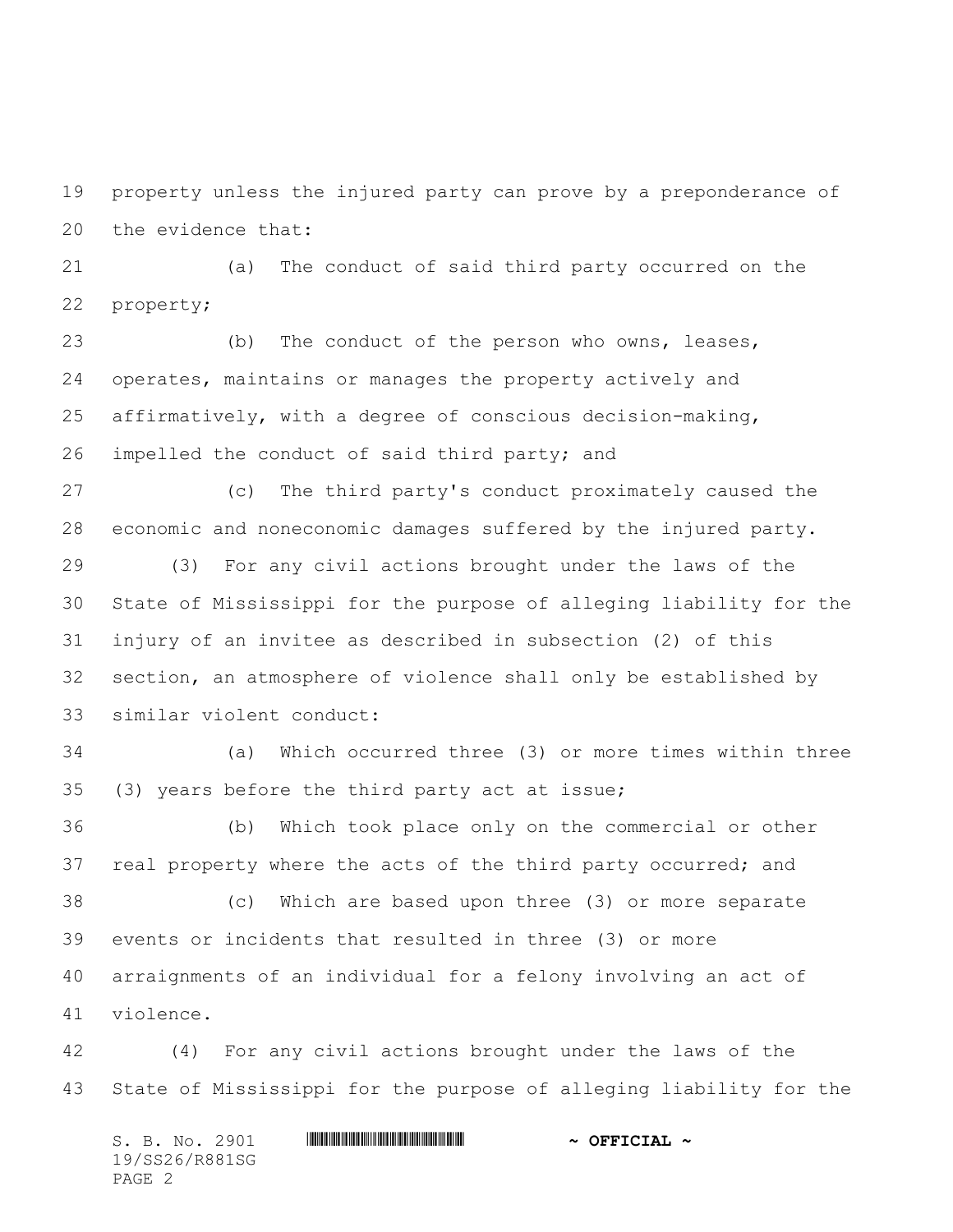injury of an invitee as described in subsection (2) of this section, civil liability may not be based on the prior violent nature of the third party whose acts or omissions proximately caused the claimed injury or damage unless the person who owns, leases, operates, maintains or manages the property has actual, not constructive, knowledge of the prior violent nature of said third party.

 (5) If any provision of this section or its application to any person or circumstance is held unconstitutional or otherwise invalid, the remainder of this section or the application of the provision to other persons or circumstances is not affected.

 (6) Nothing in this section shall be construed to alter the provisions of Section 97-3-15.

 (7) For purposes of this section, "premises-liability action" means a civil action based upon the duty owed to someone injured on a landowner's premises as a result of conditions or activities on the land.

 **SECTION 2.** Section 85-5-7, Mississippi Code of 1972, is amended as follows:

 85-5-7. (1) As used in this section, "fault" means an act or omission of a person which is a proximate cause of injury or death to another person or persons, damages to property, tangible or intangible, or economic injury, including, but not limited to, negligence, malpractice, strict liability, absolute liability or failure to warn. Except as otherwise provided in this subsection

S. B. No. 2901 \*SS26/R881SG\* **~ OFFICIAL ~** 19/SS26/R881SG PAGE 3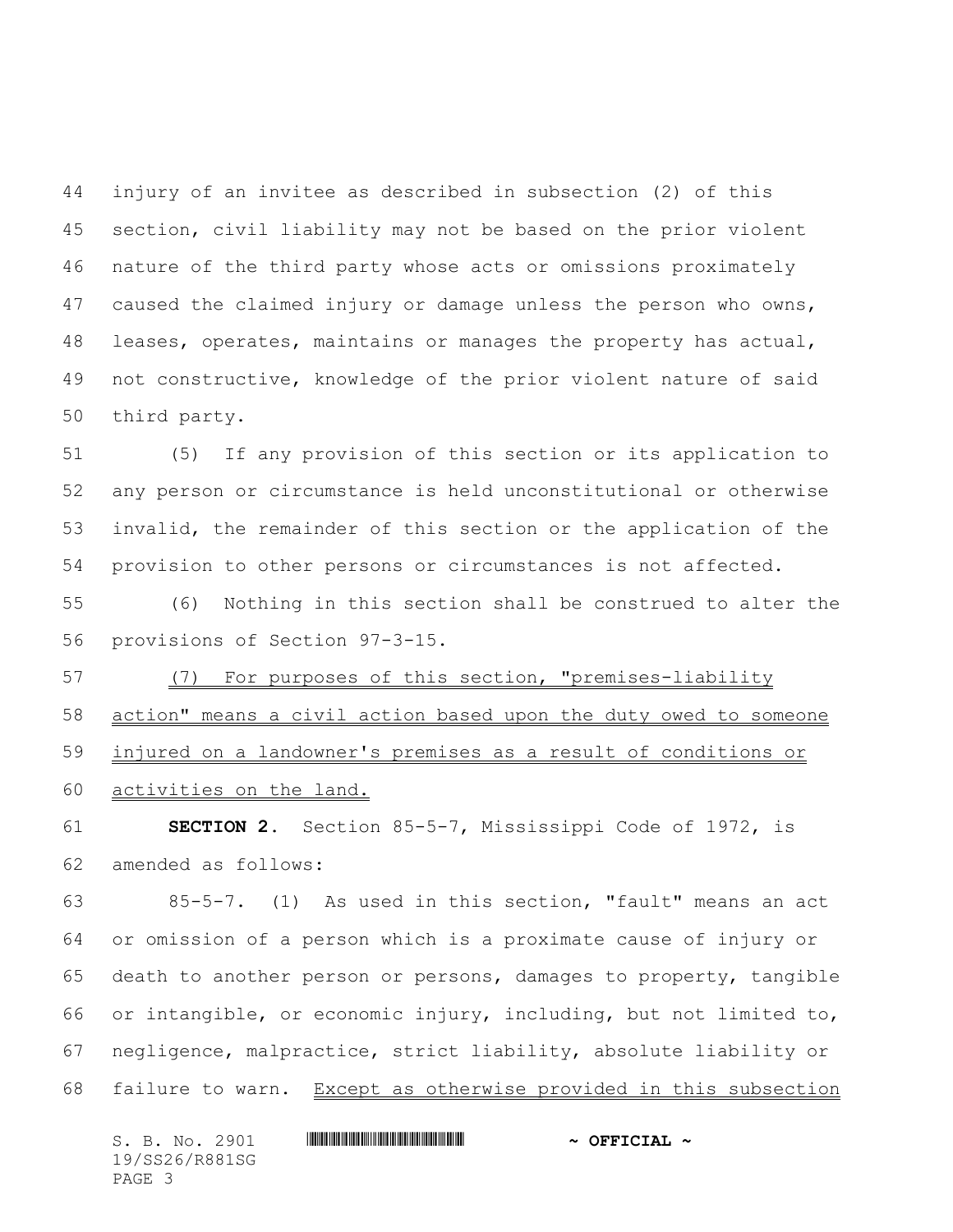$(1)$ , "fault" shall *not* include any tort which results from an act 70 or omission committed with a specific wrongful intent. For any premises-liability action, as defined under Section 1(7) of this act, alleging injury as a result of the willful, wanton or intentional tortious conduct of a third party on commercial or other real property in the State of Mississippi, "fault" shall include any tort which results from an act or omission committed with a specific wrongful intent.

 (2) Except as otherwise provided in subsection (4) of this section, in any civil action based on fault, the liability for damages caused by two (2) or more persons shall be several only, and not joint and several and a joint tortfeasor shall be liable only for the amount of damages allocated to him in direct proportion to his percentage of fault. In assessing percentages of fault an employer and the employer's employee or a principal and the principal's agent shall be considered as one (1) defendant when the liability of such employer or principal has been caused by the wrongful or negligent act or omission of the employee or agent.

 (3) Nothing in this section shall eliminate or diminish any defenses or immunities which currently exist, except as expressly noted herein.

 (4) Joint and several liability shall be imposed on all who consciously and deliberately pursue a common plan or design to commit a tortious act, or actively take part in it. Any person

S. B. No. 2901 \*SS26/R881SG\* **~ OFFICIAL ~** 19/SS26/R881SG PAGE 4